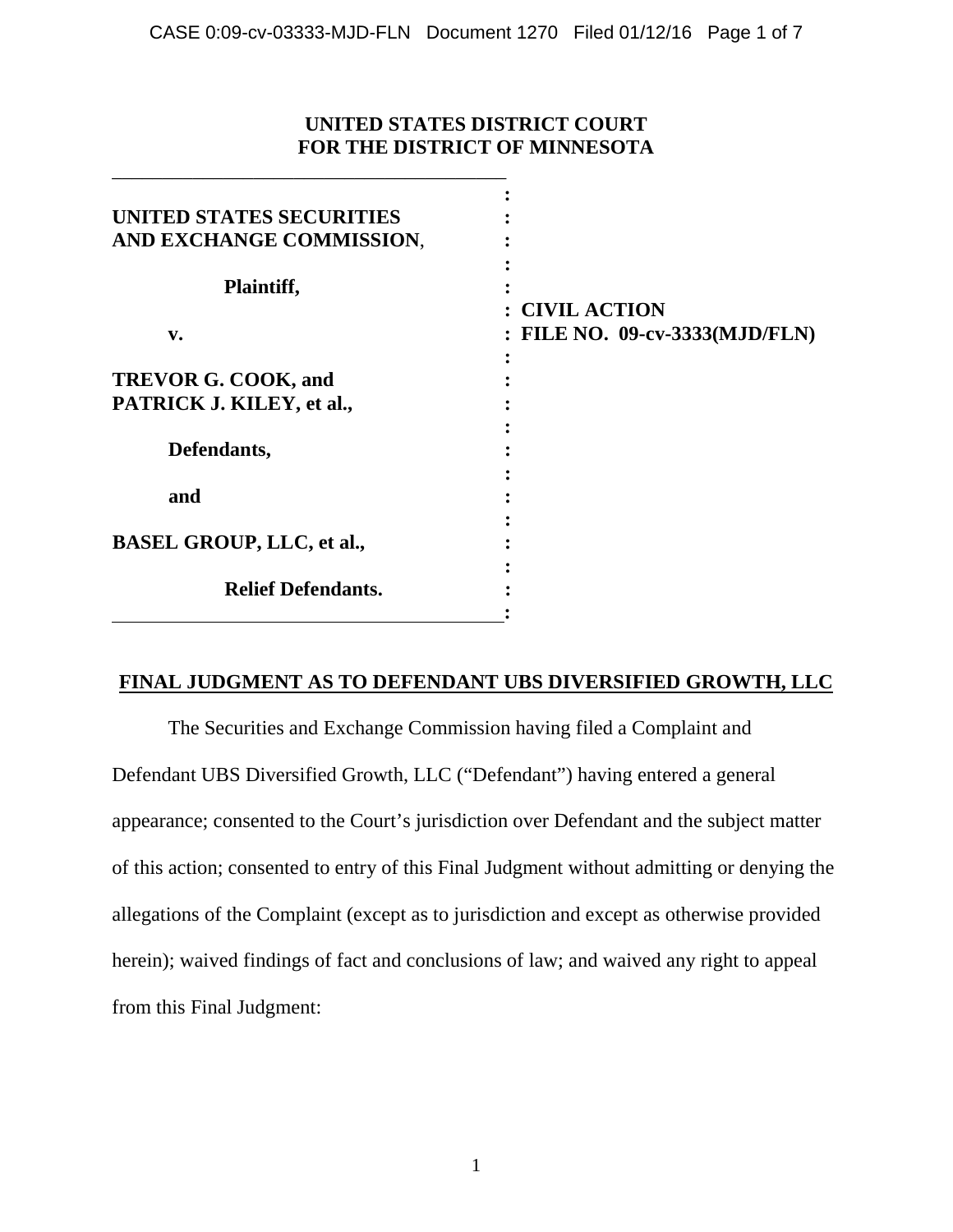I.

IT IS HEREBY ORDERED, ADJUDGED, AND DECREED that Defendant and Defendant's agents, servants, employees, attorneys, and all persons in active concert or participation with them who receive actual notice of this Final Judgment by personal service or otherwise are permanently restrained and enjoined from violating, directly or indirectly, Section 10(b) of the Securities Exchange Act of 1934 (the "Exchange Act") [15 U.S.C.  $\S$  78j(b)] and Rule 10b-5 promulgated thereunder [17 C.F.R.  $\S$  240.10b-5], by using any means or instrumentality of interstate commerce, or of the mails, or of any facility of any national securities exchange, in connection with the purchase or sale of any security:

(a) to employ any device, scheme, or artifice to defraud;

(b) to make any untrue statement of a material fact or to omit to state a material fact necessary in order to make the statements made, in the light of the circumstances under which they were made, not misleading; or

(c) to engage in any act, practice, or course of business which operates or would operate as a fraud or deceit upon any person.

II.

IT IS HEREBY FURTHER ORDERED, ADJUDGED, AND DECREED that

Defendant and Defendant's agents, servants, employees, attorneys, and all persons in active concert or participation with them who receive actual notice of this Final Judgment by personal service or otherwise are permanently restrained and enjoined from violating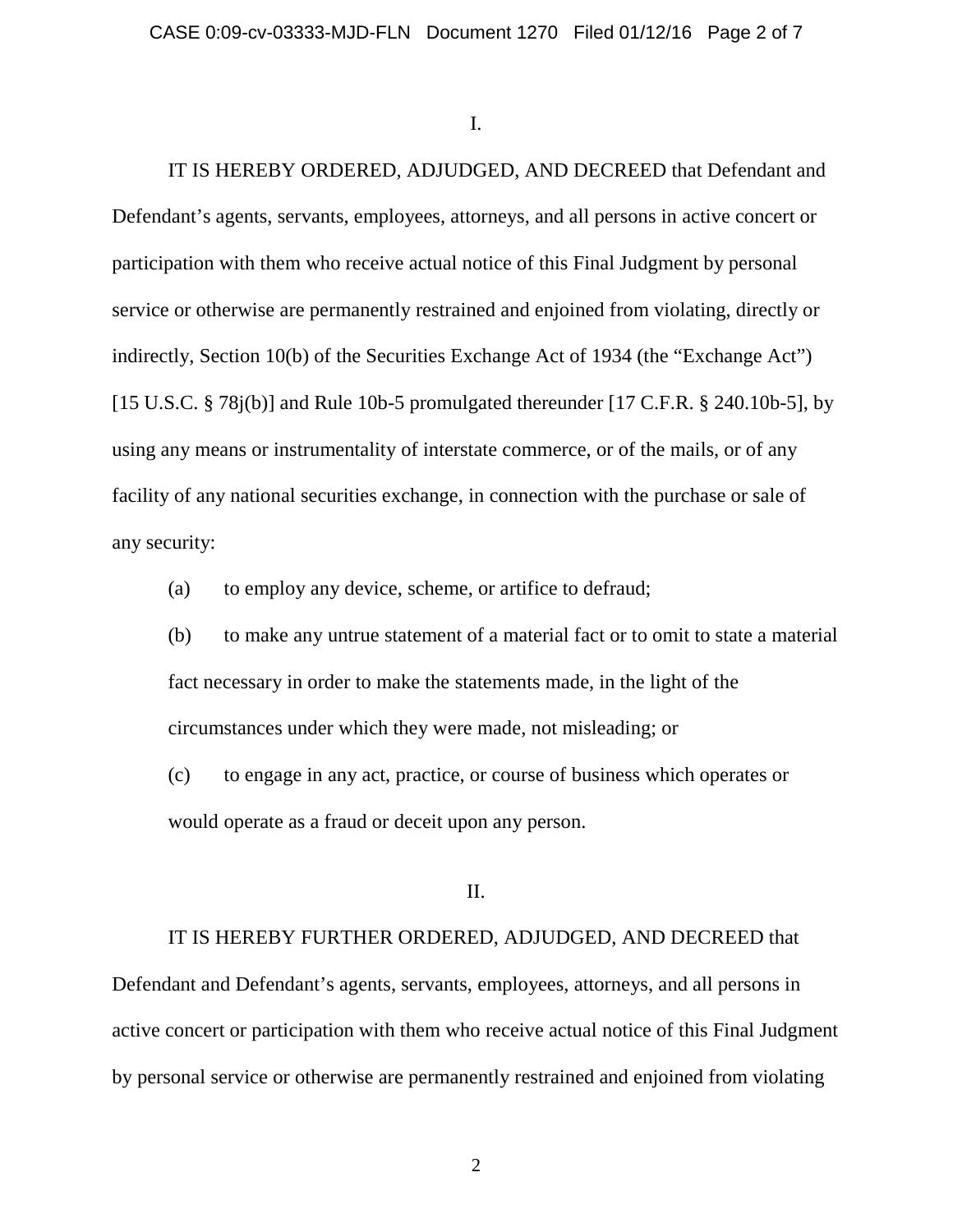Section 17(a) of the Securities Act of 1933 (the "Securities Act") [15 U.S.C. § 77q(a)] in the offer or sale of any security by the use of any means or instruments of transportation or communication in interstate commerce or by use of the mails, directly or indirectly:

(a) to employ any device, scheme, or artifice to defraud;

(b) to obtain money or property by means of any untrue statement of a material fact or any omission of a material fact necessary in order to make the statements made, in light of the circumstances under which they were made, not misleading; or

(c) to engage in any transaction, practice, or course of business which operates or would operate as a fraud or deceit upon the purchaser.

### III.

IT IS HEREBY FURTHER ORDERED, ADJUDGED, AND DECREED that Defendant and Defendant's agents, servants, employees, attorneys, and all persons in active concert or participation with them who receive actual notice of this Final Judgment by personal service or otherwise are permanently restrained and enjoined from violating Section 5 of the Securities Act [15 U.S.C. § 77e] by, directly or indirectly, in the absence of any applicable exemption:

(a) Unless a registration statement is in effect as to a security, making use of any means or instruments of transportation or communication in interstate commerce or of the mails to sell such security through the use or medium of any prospectus or otherwise;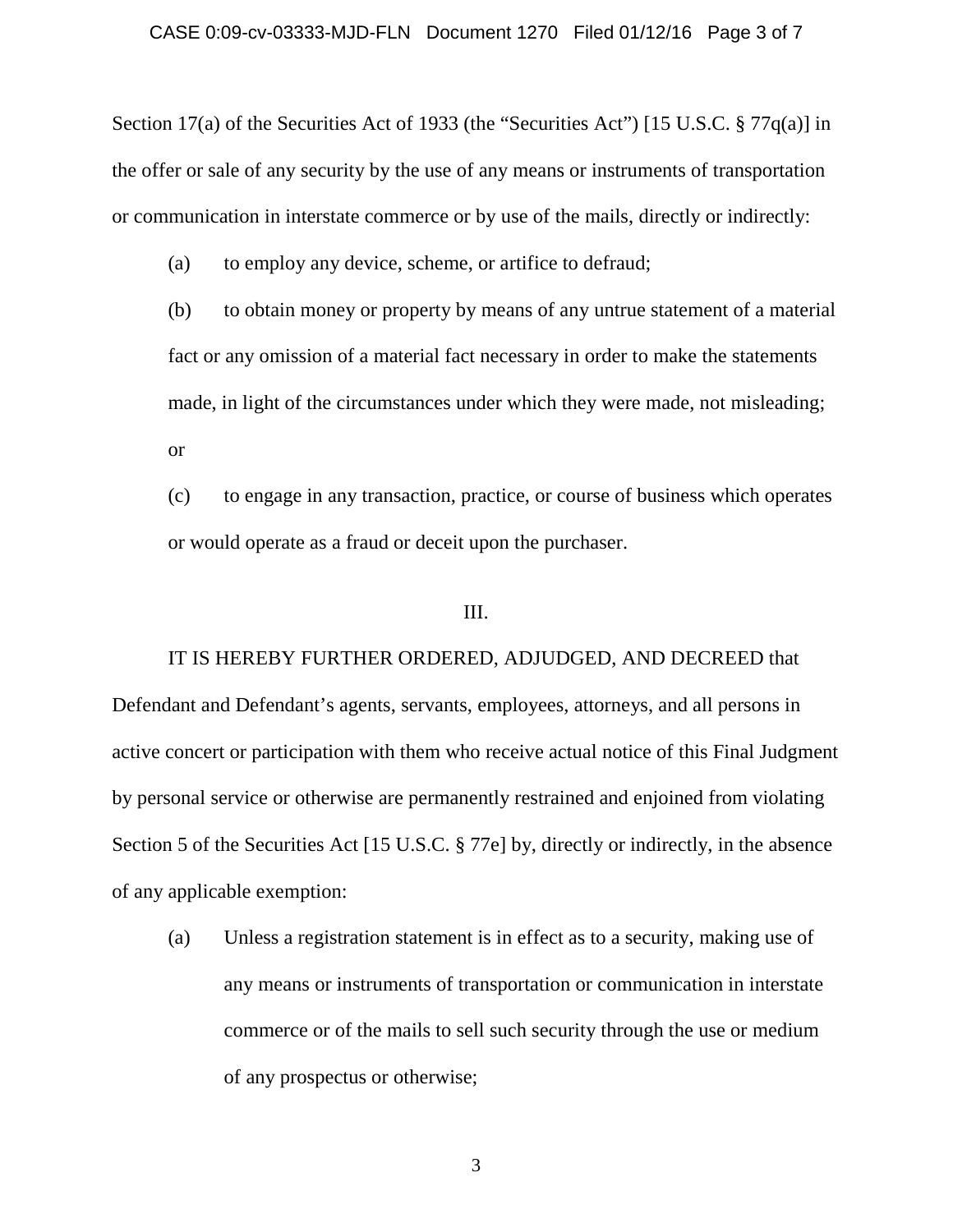- (b) Unless a registration statement is in effect as to a security, carrying or causing to be carried through the mails or in interstate commerce, by any means or instruments of transportation, any such security for the purpose of sale or for delivery after sale; or
- (c) Making use of any means or instruments of transportation or communication in interstate commerce or of the mails to offer to sell or offer to buy through the use or medium of any prospectus or otherwise any security, unless a registration statement has been filed with the Commission as to such security, or while the registration statement is the subject of a refusal order or stop order or (prior to the effective date of the registration statement) any public proceeding or examination under Section 8 of the Securities Act [15 U.S.C. § 77h].

#### IV.

IT IS HEREBY FURTHER ORDERED, ADJUDGED, AND DECREED that Defendant is liable, jointly and severally with: Trevor G. Cook; Patrick Joseph Kiley; Jason Bo-Alan Beckman; Universal Brokerage FX Management, LLC; Oxford Global Advisors, LLC; Oxford Global Partners, LLC; The Oxford Private Client Group, LLC for disgorgement of \$143,228,742 representing profits gained as a result of the conduct alleged in the Complaint, together with prejudgment interest thereon in the amount of \$12,699,781 for a total of \$155,928,523. Defendant shall satisfy this obligation by paying \$155,928,523 to the Securities and Exchange Commission, or to the court-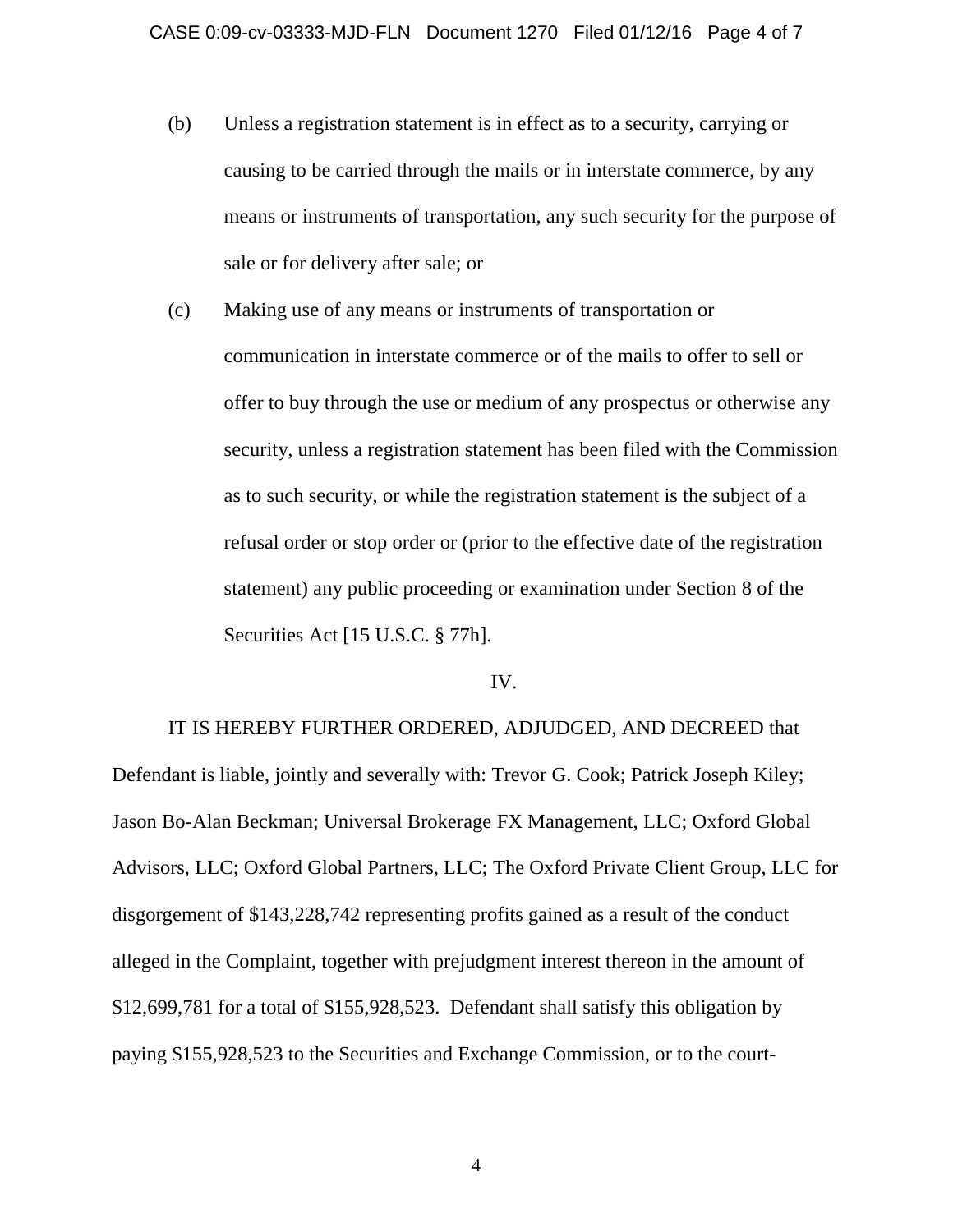appointed Receiver if directed by the Court, within 14 days after entry of this Final Judgment.

Defendant may transmit payment electronically to the Commission, which will provide detailed ACH transfer/Fedwire instructions upon request. Payment may also be made directly from a bank account via Pay.gov through the SEC website at [http://www.sec.gov/about/offices/ofm.htm.](http://www.sec.gov/about/offices/ofm.htm) Defendant may also pay by certified check, bank cashier's check, or United States postal money order payable to the Securities and Exchange Commission, which shall be delivered or mailed to

Enterprise Services Center Accounts Receivable Branch 6500 South MacArthur Boulevard Oklahoma City, OK 73169

and shall be accompanied by a letter identifying the case title, civil action number, and name of this Court; UBS Diversified Growth, LLC as a defendant in this action; and specifying that payment is made pursuant to this Final Judgment.

Defendant shall simultaneously transmit photocopies of evidence of payment and case identifying information to the Commission's counsel in this action. By making this payment, Defendant relinquishes all legal and equitable right, title, and interest in such funds and no part of the funds shall be returned to Defendant.

Unless the Court otherwise orders or authorizes the court-appointed Receiver in this matter, the Commission shall hold the funds (collectively, the "Fund") and may propose a plan to distribute the Fund subject to the Court's approval. The Court shall retain jurisdiction over the administration of any distribution of the Fund. If the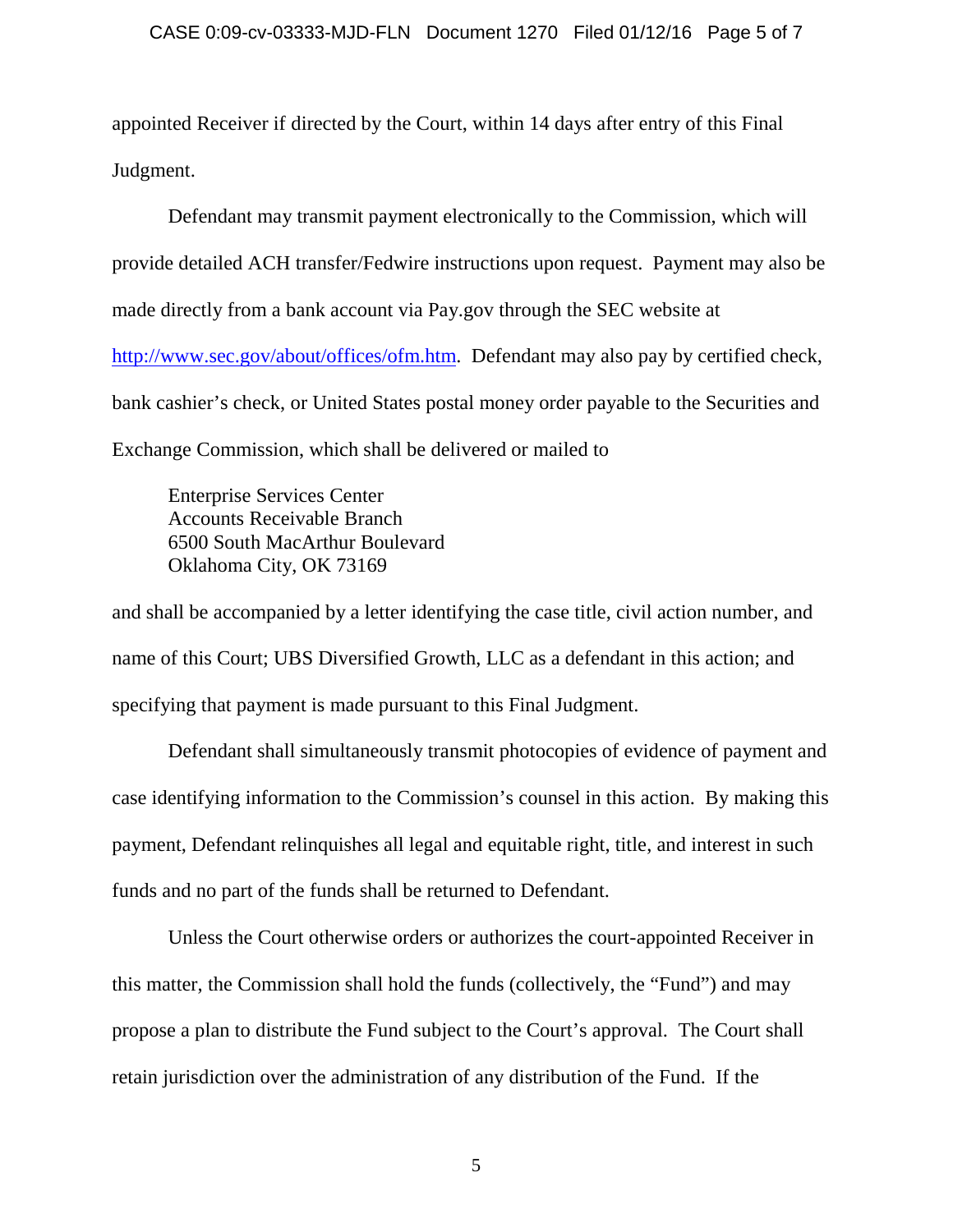Commission staff determines that the Fund will not be distributed, the Commission shall send the funds paid pursuant to this Final Judgment to the United States Treasury.

The Commission may enforce the Court's judgment for disgorgement and prejudgment interest by moving for civil contempt (and/or through other collection procedures authorized by law) at any time after 14 days following entry of this Final Judgment. Defendant shall pay post judgment interest on any delinquent amounts pursuant to 28 U.S.C. § 1961.

V.

IT IS HEREBY FURTHER ORDERED, ADJUDGED, AND DECREED that none of the provisions in this Final Judgment or the Defendant's Consent shall in any way affect the Receivership established in this matter. The powers and duties of the Receiver as set forth in the Second Amended Order Appointing Receiver [Dkt. 68] shall remain in full force and effect unless and until this Court orders otherwise.

### VI.

IT IS FURTHER ORDERED, ADJUDGED, AND DECREED that the Consent is incorporated herein with the same force and effect as if fully set forth herein, and that Defendant shall comply with all of the undertakings and agreements set forth therein.

VII.

IT IS FURTHER ORDERED, ADJUDGED, AND DECREED that this Court shall retain jurisdiction of this matter for the purposes of enforcing the terms of this Final Judgment.